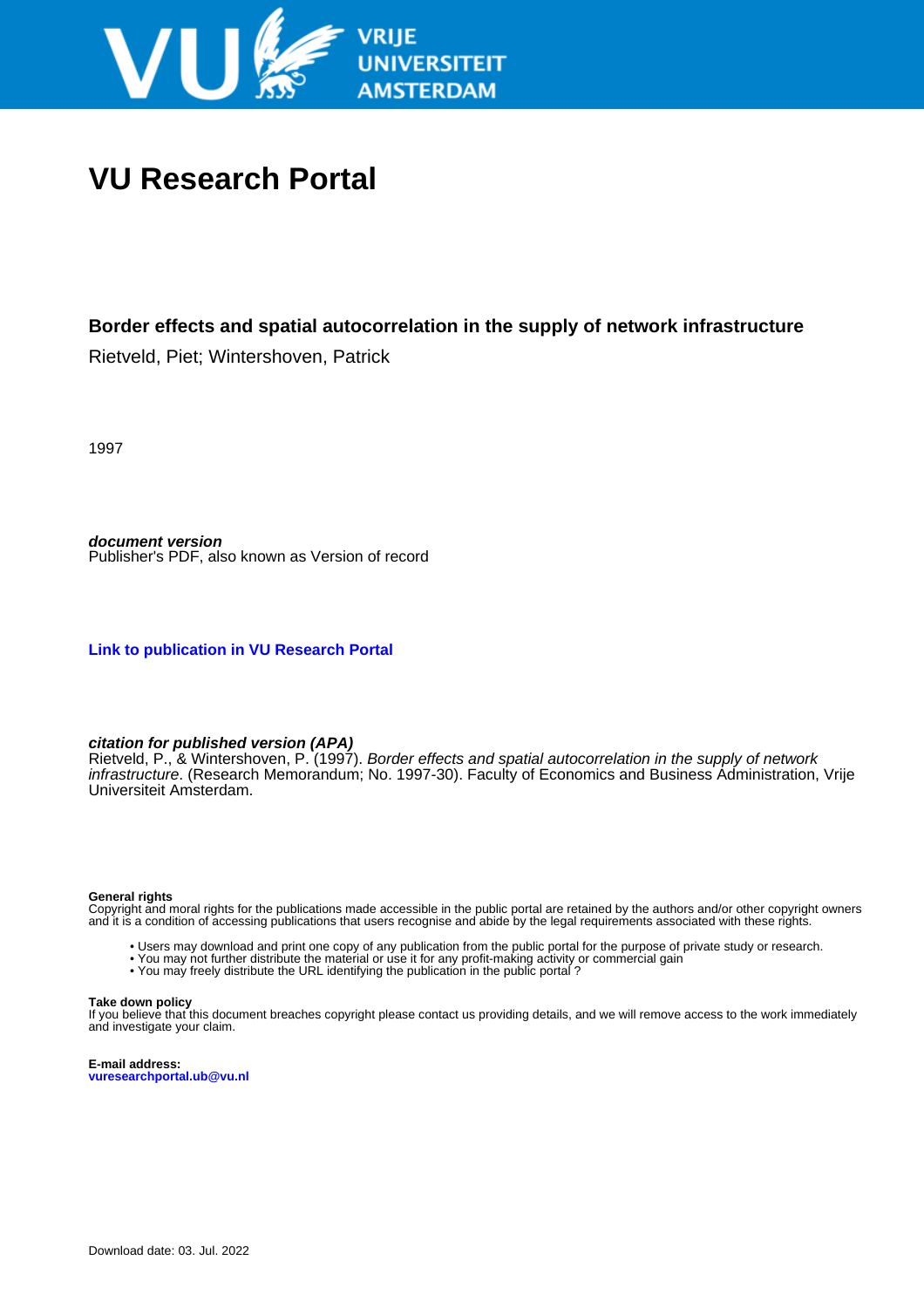# **Serie Research Memoranda**

**Border Effects and Spatial Autocorrelation in the Supply of Network lnfrastucture**

**Piet Rietveld Patrick Wintershoven**

**Research Memorandum 1997-30**



**vrije Universiteit** *amsterdam*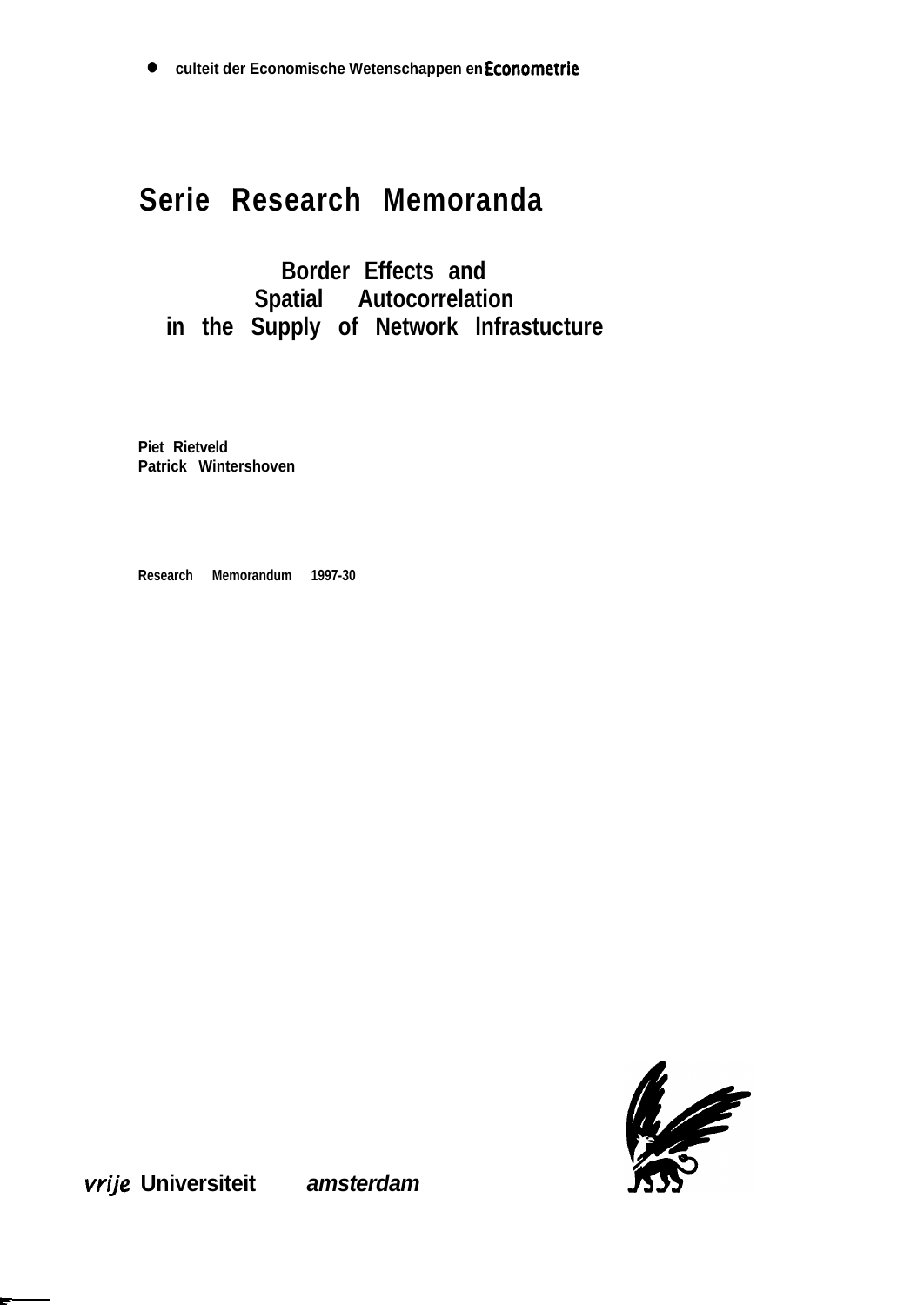# **BORDER EFFECTS AND SPATIAL AUTOCORRELATION IN THE SUPPLY OF NETWORK INFRASTRUCTURE**

**Piet Rietveld Patrick Wintershoven**

**Research Memorandum 1997 - 30**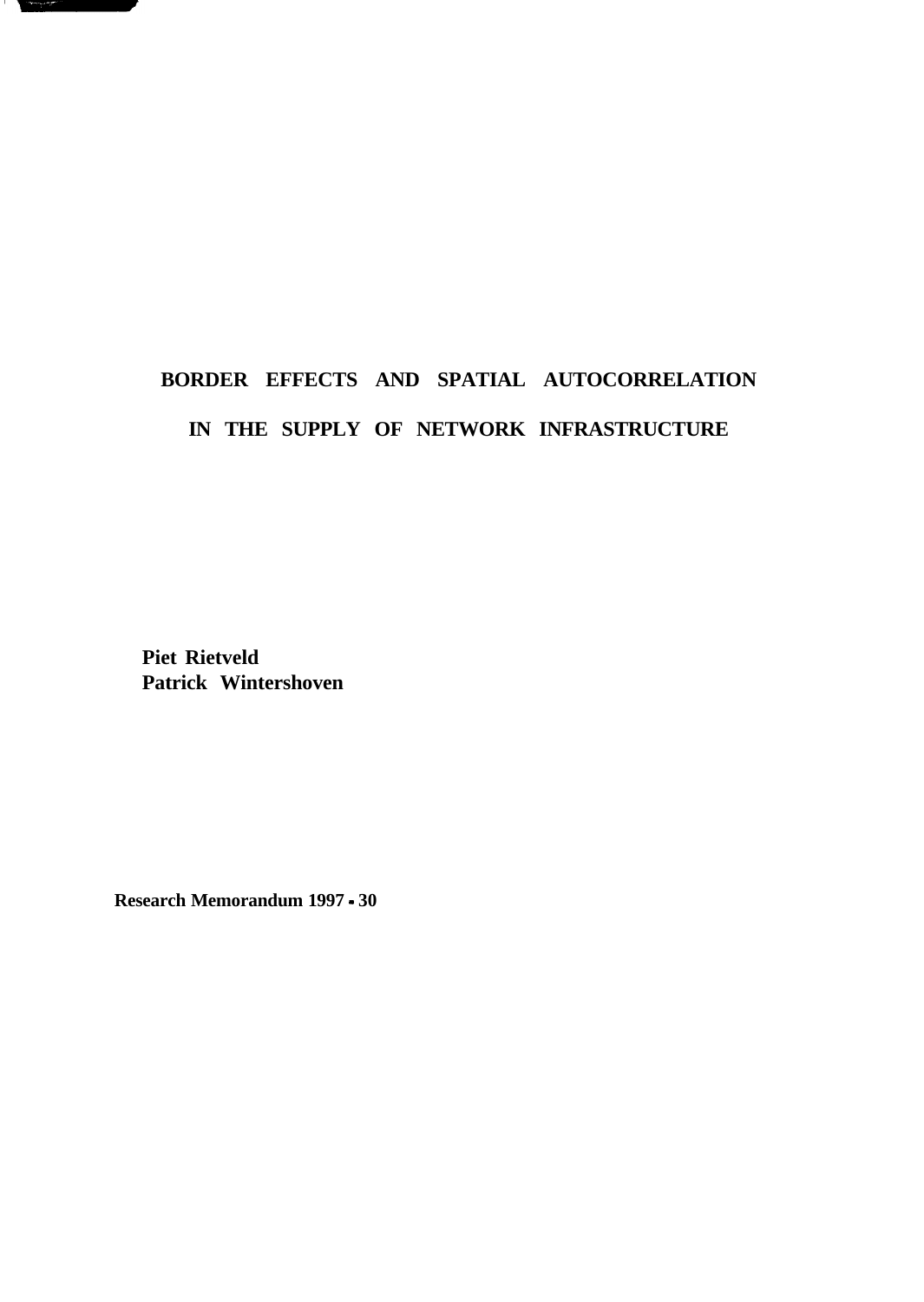# Border effects and spatial autocorrelation in the supply of network infrastructure



**Piet Rietveld \* Patrick Wintershoven**

**Faculty of Economics Vrije Universiteit Amsterdam**

**February 16, 199'7**

## **Abstract**

In this paper we analyze the supply of network infrastructure at the regional **level. Special attention is paid to spatial autocorrelation aspects. A method is developed to test which impact international borders have on the sup** ply of network infrastructure in border regions. An empirical illustration is **given for the regions in the EU. We find that in the case of railways spatial spill-overs are indeed significant. However, the hypothesis that border effects play a role in railway densities has to be rejected.**

**Keywo&: Network infrastructure; Spatial autocorrelation; Borders; Rail ways**

*JEL classifaction:* **RlO**

**<sup>\*</sup>Pi& Rietveld, De Boelelaan 1105, 1081 HV Amsterdam, The Netherlands, Telephone +31- 20 - U-4 6097, Fax +31- 20 - <sup>444</sup> 6004, Email: PFUETVELD@econ.vu.nl & Patrick Wintershoven, Mamixstraat 114 H, 1015 WS Amsterdam, The Netherlands, Telephone ~31 - 2 0 - 422 3611**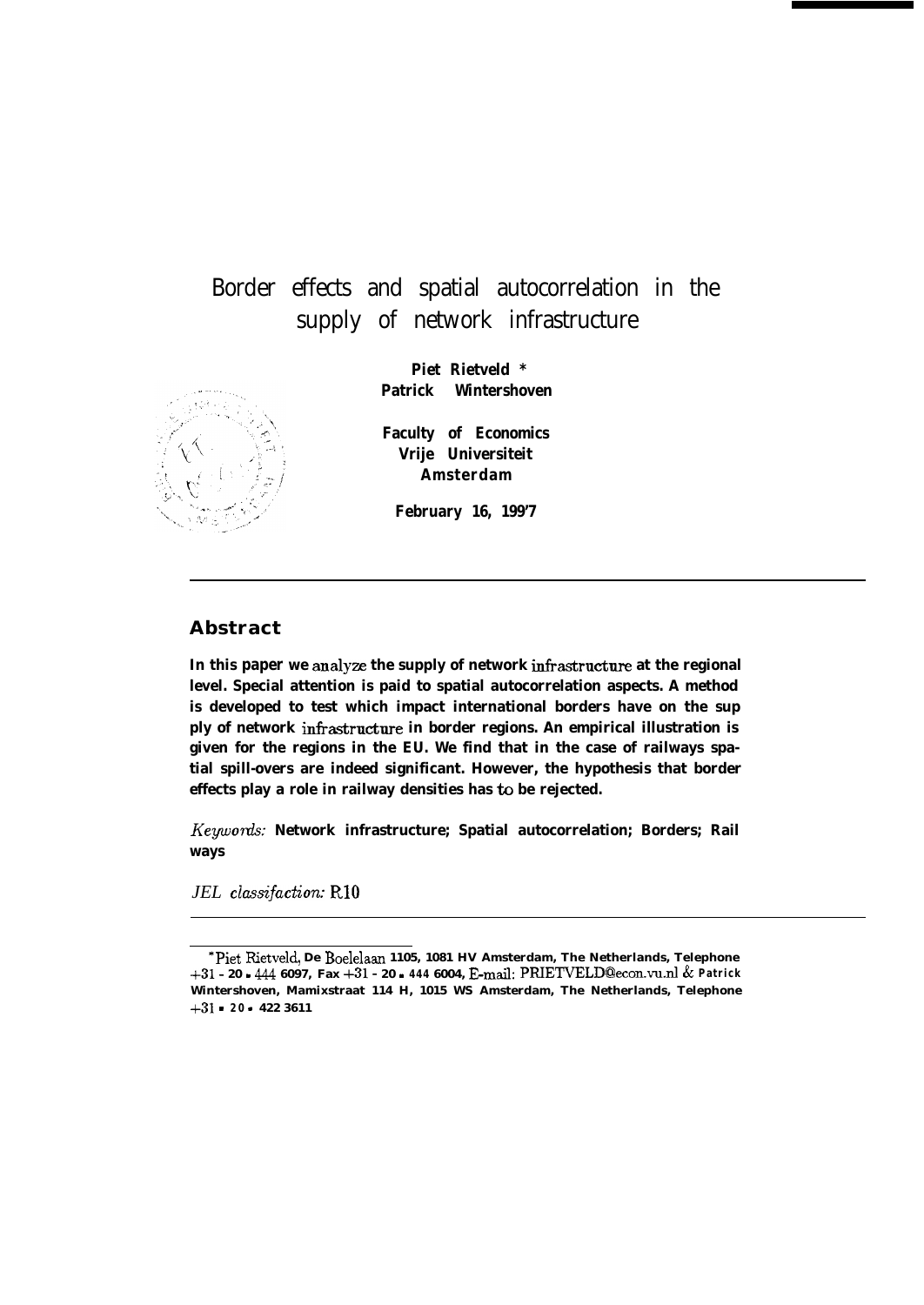## **1 Introduction**

**Network infrastructure (highways, railways, canals, etc.) is mainly supplied by the public sector operating at various spatial levels: local, regional, national, and supranational. In most parts of the world the supranational level of the public sector is weakly developed, however, although a tendency can be observed that this level is gaining importance. An example is the Euro pean Union that is becoming more active in the supply of infrastructure, as witnessed by the planning of Trans European Networks.**

**The lack of importance of the supranational level in the planning of infrastructure leads to the conjecture that international transport links are weakly developed, if compared with intranational transport links. An example can be found for rail and road links through the Alps connecting Italy, Austria, Switzerland, Germany and France. In this part of Europe there indeed seems to be a lack of supply of international links. However, it is not clear whether this is due to a neglect of international links in the planning of infrastructure networks, or to the high costs involved in construction in mountainous areas. Therefore, we need a more refined (i.e., multivariate) analysis of infrastructure supply.**

**In this contribution we shortly discuss a simple model of infrastructure** supply at the regional level. Since infrastructure in a region serves both **intraregional and interregional demand, we may expect interregional spillovers in the supply of infrastructure. These spatial spill-overs can be analyzed by means of spatial autocorrelation. Border effects in the provision of spatial infrastructure would imply that the spatial spill-overs will be different between regions in the same country compared with regions in different countries. We develop a method to allow for different spill-overs in both cases. Finally we test the method for a data set with 91 European regions-**

# **2 Regional infrastructure supply**

**In the context of the present article we do not develop a complete politico economic model of interregional supply of transport infrastructure by the** public sector. Instead we list some factors that probably influence the dis**trbution of infrastructure investments among regions-**

**Demand for transport.**

**A possible proxy is the total regional population. Thus in regions**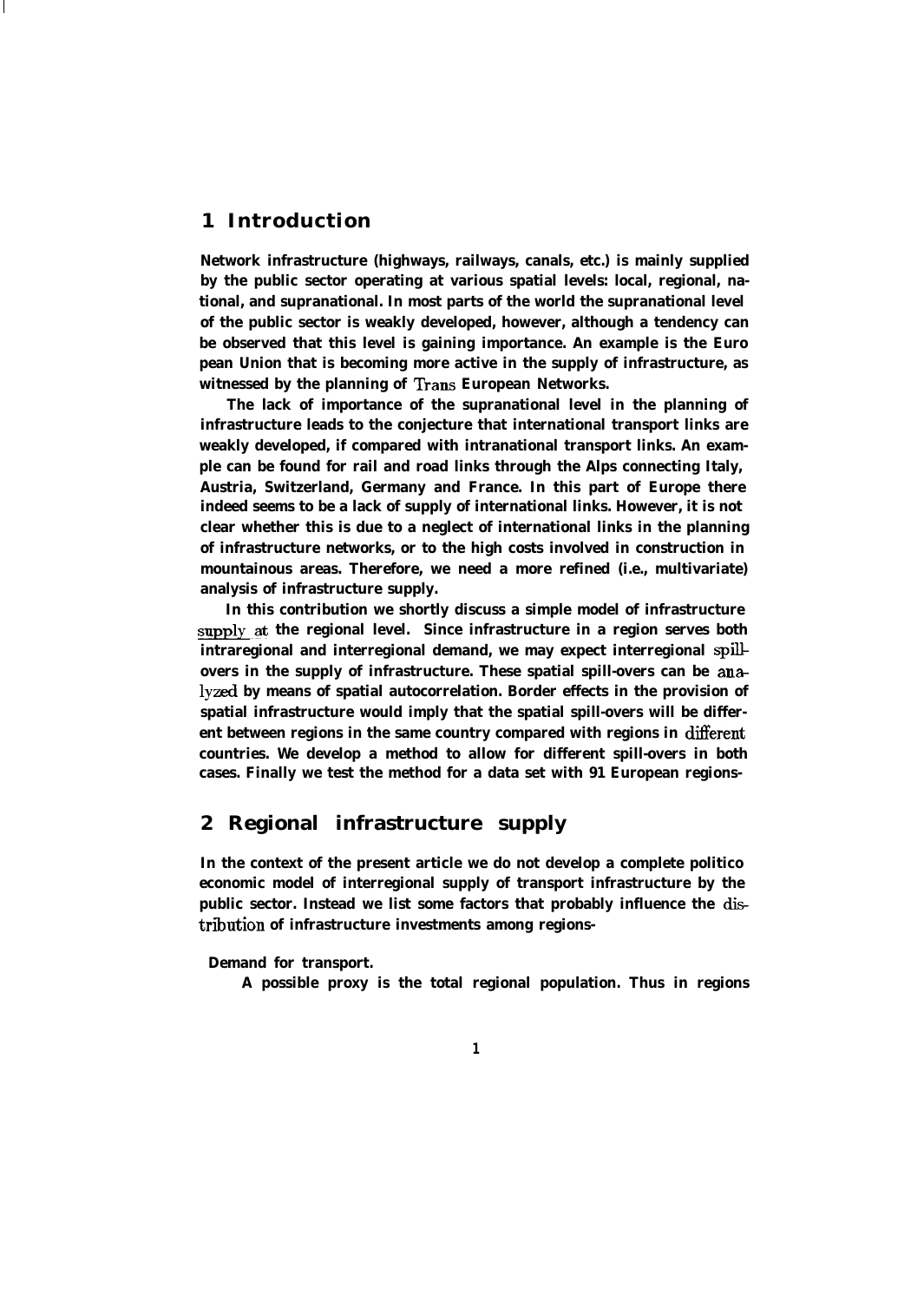**with a high level of population we expect a large infrastructure stock to accommodate the demand.**

**There is reason to expect economies of scale: infrastructure density increases at a decreasing rate with population density because in densely populated areas the average distance of trips may be expected to be smaller than in other areas. In addition indivisrbilities in transport infrastructure may easily lead to excess supply of infrastructure capacities in sparsely populated areas. This can be tested by adding a quadratic term in the model to be estimated.**

**Possibilities to finance the investments.**

**A possible proxy for the capacity of the public sector to spend money is the income per capita. Two possrbilities can be mentioned in this respect- First, when the regional government is the major actor, the investment is paid by regional taxes. In this case, the regional income per capita is the relevant determinant. The other possibility is that the investment projects are financed by the national government on the basis of a national investment fund. In this case, national income per capita is the relevant determinant.**

**The costs of construction of infrastructure.**

**These costs vary in many respects between regions and countries. Since a regional price index of infrastructure investment costs does not exist, we are forced to use a proxy by defining an altitude variable that captures the high construction costs for bridges and tunnels in mountainous regions-**

**A regional policy variable.**

**Some governments use infrastructure investments to stimulate regional growth. Thus it may happen that -ceteris paribus- lagging regions have relatively large infrastructure stocks.**

**Interregional spill-overs.**

**Infrastructure serves both intra- and interregional demand. Therefore, one may expect that a region where the surrounding regions have high infrastructure densities, will also have high densities themselves. Usually, roads do not suddenly stop when they cross a border, and this leads one to expect that infrastructure densities in contiguous regions are positively related. However, in the case of a lack of international**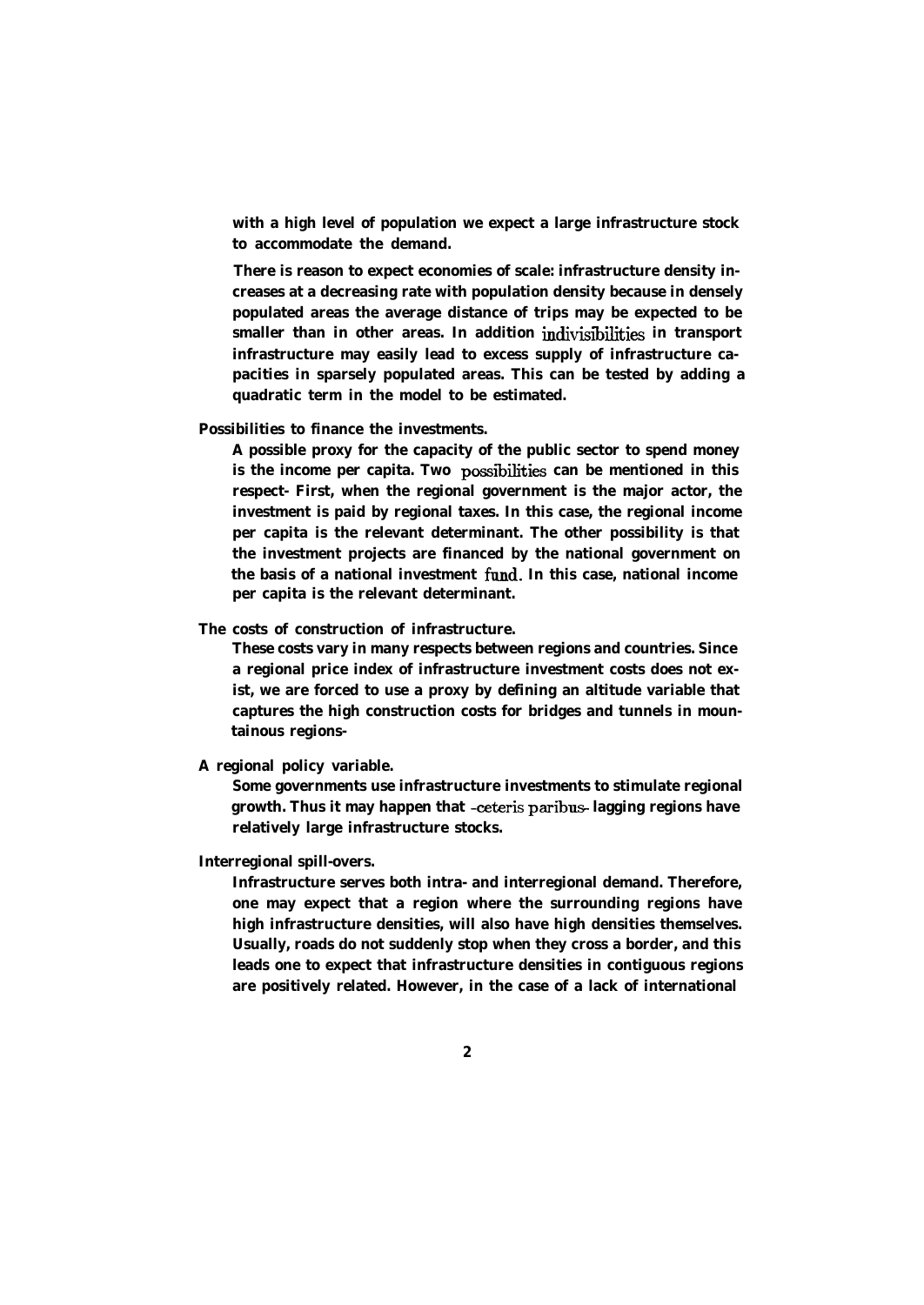**cooperation, or when demand for border crossing trips is small, this spill-over effect may be smaller or even absent.**

**In the next two sections we will discuss econometric aspects of estimating these differentiated spill-over effects.**

#### **3 Modelling spat ial aut ocorrelat ion**

**An important implication of the spatial spill-over effects mentioned in section 2 is that observations on infrastructure density are interdependent. This dependency is known as spatial autocorrelation, as it is due to the spatial structure within the data. Ignoring this spatial dependency can introduce specification error and therefore cause bias in estimators. The generally ao cepted spatial model to cope with this problem is specified as follows, see ANSELI-N (1988a) :**

$$
Ay = X\beta + B^{-1}\epsilon \tag{1}
$$

where y is a (N x 1) vector,  $\epsilon \sim N(0,\Omega)$  and  $\beta$  a (k x 1) vector of parameters corresponding to the exogenous variables  $X$ ,  $\Omega$  is a diagonal matrix', **and**

$$
\mathbf{A} = I - \phi W \tag{2}
$$
\n
$$
\mathbf{B} = I - \theta V.
$$

**The binary weight matrices** *W* **and** *V* **( both (N x N)) are assumed to be known and define the spatial structure within the data. The weight or connectivity matrices are filled with ones and zeros according to whether the corresponding locations are connected or not. In many applications** *W* **and** *V* **are identical. Connected means 'have a common border' in this specific context. By definition, a location cannot be connected to itself, thus the** connectivity matrix has a zero diagonal. I is the unit matrix and  $\phi$  and  $\theta$ **are spatial interdependence parameters.**

Special cases of (1) are obtained by setting  $\phi$  or  $\theta$  equal to zero. Thus **we arrive at:**

**<sup>&#</sup>x27;In ANSELIN (1988a) heteroskedasticy is implemented by letting the diagonal elements of C2 be a function of exogenous variables**

*<sup>3</sup>*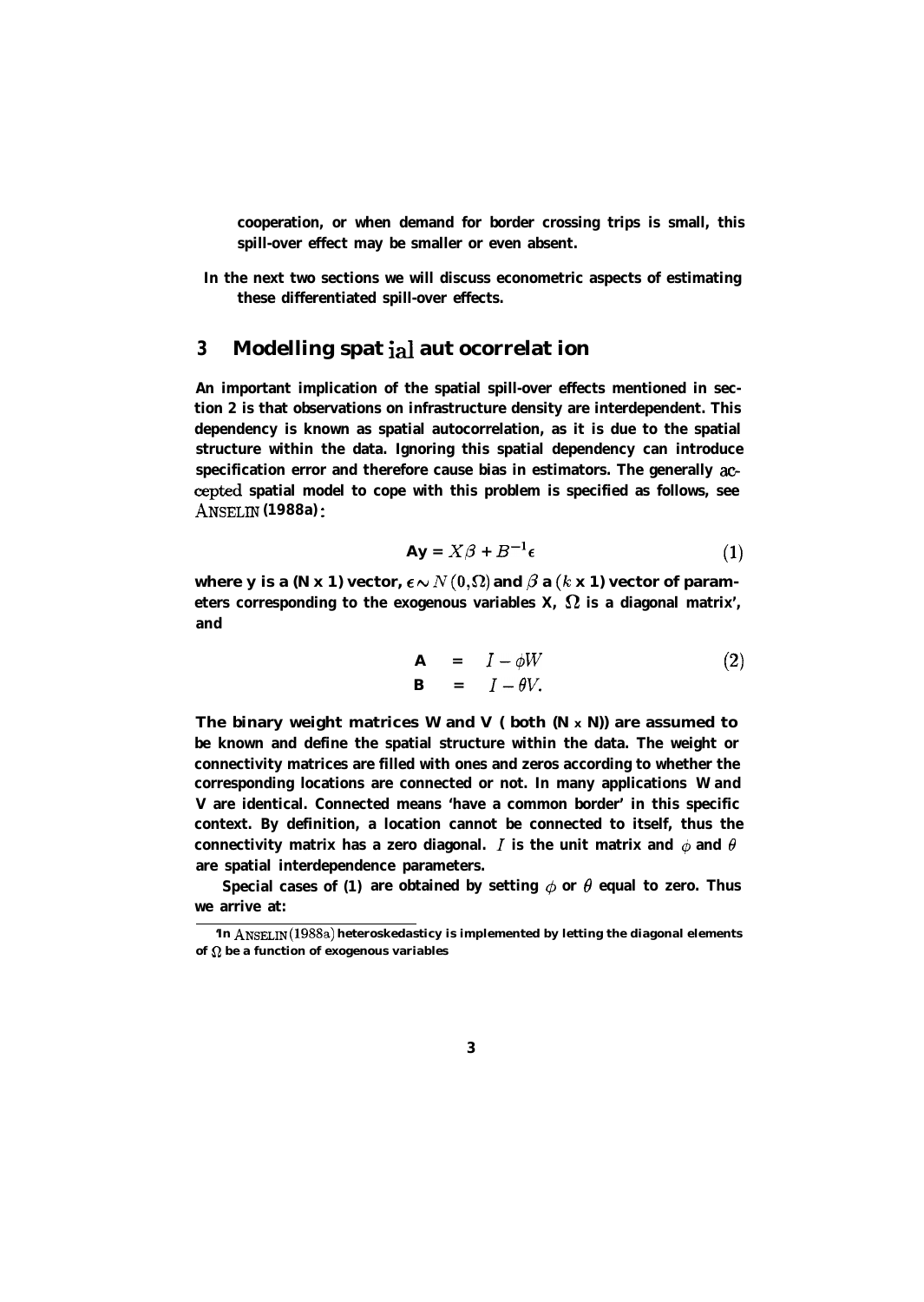**the spatial AR model<sup>2</sup>(** $\theta = 0$ **):** 

$$
Ay = X\beta + \epsilon \tag{3}
$$

and the spatial ERROR model  $(\phi = 0)$ :

$$
y = X\beta + B^{-1}\epsilon. \tag{4}
$$

**Note that the spatial ERROR model can be rewritten as**

$$
By = BX\beta + \epsilon. \tag{5}
$$

If  $W = V$  these two models generate the same variance matrix<sup>3</sup> for y. This **does not mean that the two models are equivalent; as we can see in (5) the exogenous variables are treated differently.**

**A more general formulation of the spatial autocorrelation model would be, see e.g. FLORAX and FOLMER (1992):** 

$$
Ay = CX\beta + B^{-1}\epsilon
$$
 (6)

where  $C = I - \lambda U$ , with U a binary weight matrix and  $\lambda$  a spatial dependence **parameter.**

**Alternative extensions of models (1) and (6) are**

$$
Ay = X\beta + B\epsilon \tag{1'}
$$

**and**

$$
Ay = CX\beta + BE. \tag{6'}
$$

**The models are the spatial equivalents of the temporal ARMAX models, where both local and global effects are incorporated via the correlation structure of y, see HUANG (1984). This specification generates estimation problems, but opens a richer class of covariance structures. Details can be found in WINTEFCSHOVEN (1996). In the present paper we will confine ourselves however to models of the AR and ERROR type.**

 ${}^{2}\text{AR}$  comes  ${\rm \textbf{from}}$  autoregressive. This is to keep the analogy to the temporal models. In spatial terms it is mostly reffered to as the spatial  $laq$  model

**<sup>31</sup>n practice this variance matrix is entirely filled with non-zero elements, which indicates that observations from all locations depend on each other. Therefore both the AR and the ERROR model can be interpreted to represent "global " spatial interrelationships.**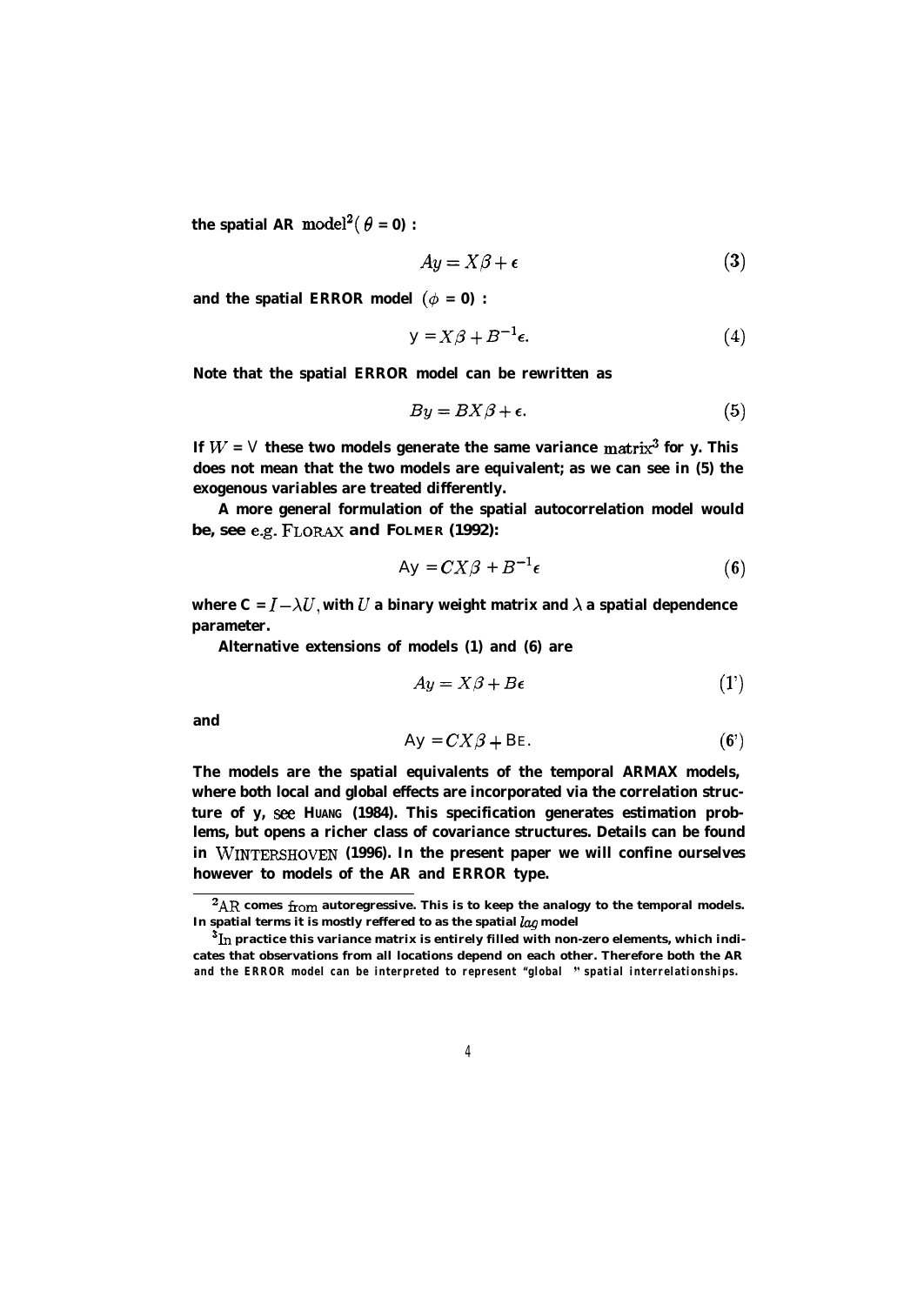#### **4 Border effects in spatial aut ocorrelation**

**We consider the possibility to differentiate between two types of contiguity,** i.e., contiguity of regions being part of the same country, and contiguity of **regions separated by a national border. Given the above discussion on the importance of nation states in infrastructure supply, it is relevant to inves tigate whether borders play a role in the supply of network infrastructure. To analyse this problem we start with the model**

$$
Ay = X\beta + B^{-1}\epsilon
$$

**discussed in the section above. We restrict ourselves to** *W* **=** *V* **and let** *W* **fall apart in**  $W_1$  and  $W_2$ .

The entries of  $W_1$  equal 1 if two regions are *contiguous* and part of the  $same$  country and 0 otherwise. The entries of  $W_2$  equal 1 if two regions are *contiguous* **and part of** *ditffemnt* **countries and 0 otherwise. This distinction implies**

$$
A = I - \phi_1 W_1 - \phi_2 W_2
$$
  
\n
$$
B = I - \theta_1 W_1 - \theta_2 W_2.
$$
\n(7)

where  $W_1$ +  $W_2$  is 'rowsum = 1' standardized<sup>4</sup>. Therefore one retains for  $\phi_1 = \phi_2$  and  $\theta_1 = \theta_2$  the analysis for the 'rowsum = 1' standardized *W* case, thus making no difference between the types of contiguity<sup>5</sup>.

**Thus the introduction of the border effect leads to an additional** *W* **matrix, an idea already proposed by HORDIJK (1979). We expect that the national border coefficients,**  $\phi_2$  **and**  $\theta_2$ **, take on values between 0 and their** corresponding regional border coefficients,  $\phi_1$  and  $\theta_1$ . When a national bor**der coefficient is 0, the national border completely "destroys" the contiguity effect: there is no difference between two contiguous regions separated by a national border, and two regions in a country that are not contiguous-On the other hand, when the national border coefficient equals the regional border coefficient, the contiguity effect is not disturbed at all by the national**

**<sup>4</sup>See ANSELIN (1988a) for other standaxlization options**

**<sup>%</sup>Ve have chosen for the sequence of first standardizing for all contiguous regions and then separating the two groups of regions (domestic versus foreign neighbours). An alternative would have been to first separate the two groups and standardize the two weight matrices afterwards. Since the number of foreign neighbours is smaller than the number of domestic neighbours this would lead to bigger values in the standardized Wz compared** with  $W_1$ . This would make  $\phi_1$  difficult to compare with  $\phi_2$ .

*<sup>5</sup>*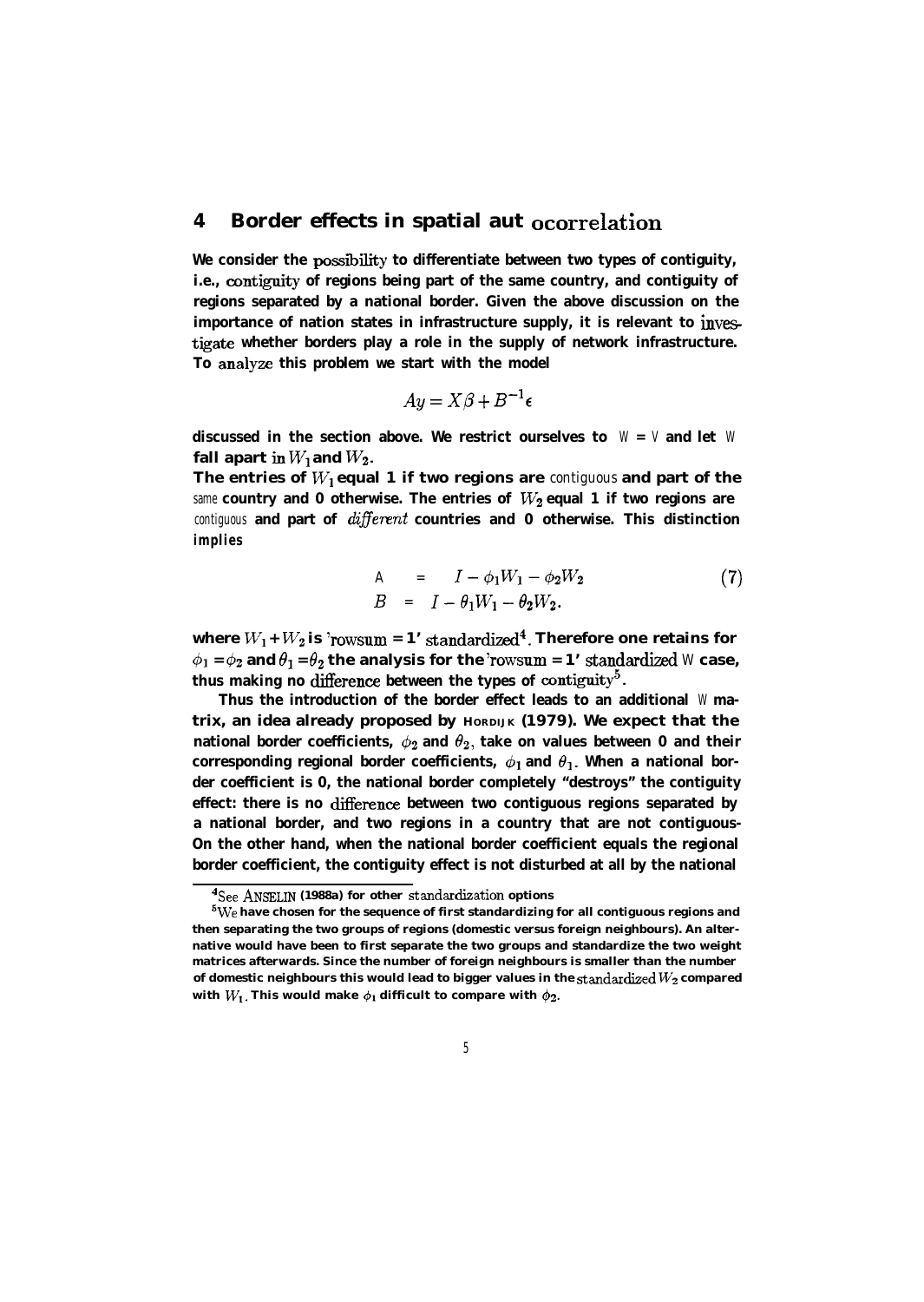**border effect: it does not make any difference for the spatial interdependence whether the border separating two regions is a national one or not.**

**By the maximum likelihood (ML) estimation procedure we search for those parameters, which make the empirically observed data most likely.** The likelihoodfunction has the same functional form as the probability func**tion of y, but has to be interpreted as a function of the parameters instead of the observations. If we take the logarithm of the likelihood, which does not affect the estimate, we obtain the log-likelihood.**

Now, from the first order conditions (see the Appendix) we see that  $\hat{\beta}$ and  $\hat{\sigma}^2$  can be solved analytically, namely:

$$
\hat{\beta} = [(\hat{B}X)'(\hat{B}X)]^{-1} (\hat{B}X)'(\hat{B}\hat{A}y)
$$
\n(8)

$$
\hat{\sigma}^2 = \frac{[\hat{B}(\hat{A}y - X\hat{\beta})]'[\hat{B}(\hat{A}y - X\hat{\beta})]}{N}
$$
(9)

**The estimates of the spatial parameters have to be found numerically. Sub stitution of analytical solutions (8) and (9) in the log-likelihood gives:**

$$
L_C = C - \left(\frac{N}{2}\right) \ln(e'e) + \ln|A| + \ln|B| \tag{10}
$$

where C is a constant, and  $e = B(Ay - X\beta)$ .

**This is the so called concentrated log-likelihood where we concentrate only on spatial parameters.** If  $\psi = [\phi_1, \phi_2, \dots, \phi_p, \theta_1, \theta_2, \dots, \theta_r]'$ , with  $p \ge 0$  and  $T > 0$ , then estimation can proceed according to the following steps:

- [1] maximize  $L_C$  based on the starting value  $\psi_0 = 0$ ; result  $\psi$ .
- [2] given  $\hat{\psi}$  compute  $\hat{\beta}$  and  $\hat{\sigma}^2$ .

## 5 Empirical results for railways

**The model is estimated using observations for 91 regions in Europe at the NUTS-II level for the year 1986. The analysis is carried out for railroads; a similar analysis could be carried out for highways. The dependent variable y is formulated in density terms: the length of railroads in km per square km in the region. The dependent variables are represented as:**

**POP: population density (persons per square km)**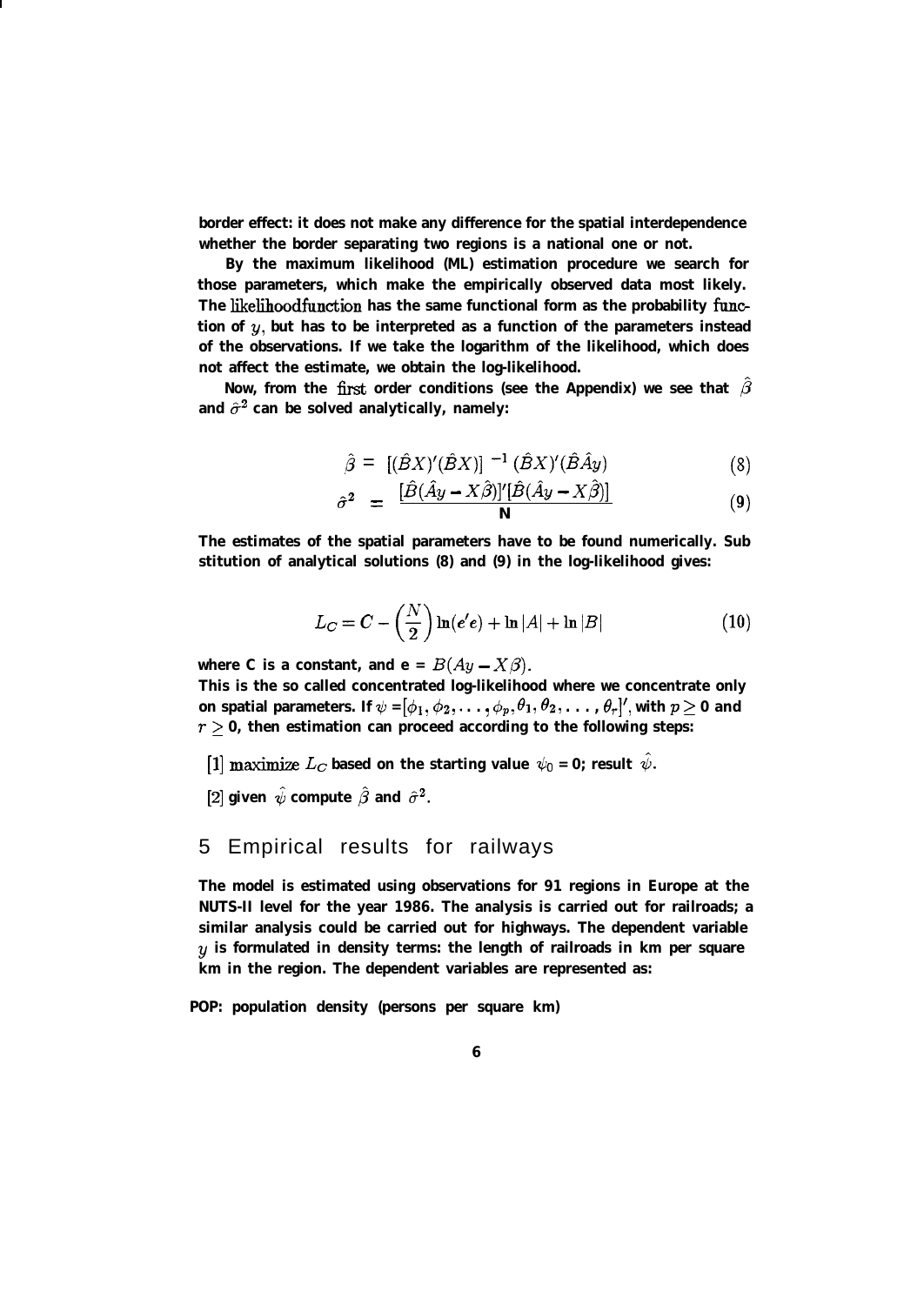- **GDP: Gross domestic product per capita (in ECU per head)**
- **COST: dummy variable which attains the value 1 when the highest altitude in a region is at least 2000 m, and which is 0 in all other cases.**
	- **POL: dummy variable which attains the value 1 when a region is the subject of regional development policies, and which is 0 in all other cases.**

**When we ignore the spatial spill-over effects we arrive at the following estimation results (see Table 1):**

| OLS              |                         |        |  |  |  |
|------------------|-------------------------|--------|--|--|--|
|                  | Variable Coefficient SE |        |  |  |  |
| CONST            | $-20.846$               | 9.479  |  |  |  |
| POP              | 115.786                 | 21.567 |  |  |  |
| POP <sup>2</sup> | 2217                    | 11.952 |  |  |  |
| GDP              | 0.729                   | 0.089  |  |  |  |
| COST             | $-15.039$               | 5.853  |  |  |  |
| I.               | $-418.022$              |        |  |  |  |
| $\mathbb{R}^2$   | 0.813                   |        |  |  |  |

**Table 1. OLS regression results of regional inhstmctnre supply.**

**The estimation results mainly support the hypotheses of section 2. Pop**ulation density has a positive and significant impact on railway density. The **result for the quadratic term, however, indicates that there are no economies of scale in the provision of railway infrastructure6. The income per capita** variable has the expected positive sign and is significant. The result pre**sented here relates to income levels measured at the national level. Estimation results with regional income per capita are less satisfactory. This** result confirms our expectation that financial resources for investments in railway infrastructure in a region are mobilized at the national rather than **the regional level. The cost dummy is significant: in mountainous areas the** supply of railway infrastructure is smaller than in other areas, other features **being equal. Estimations with the regional policy variable do not yield any significant results. Therefore this variable has been dropped.**

**As a first step to take spatial spill-overs into account, we estimate the** *spatial AR(I) model* **and the** *spatial ERROR(l) model* **ignoring the difference**

<sup>&</sup>lt;sup>6</sup>When we judge the plot of POP towards infrastructure, a non-linear monotone in**creasing relation between the infrastructure variables and the population appears. To find this relation a Box-Cox transformation of** *POP* **seems to be the solution. However to incorporate this non-linearity we include the quadratic term** *POP2.*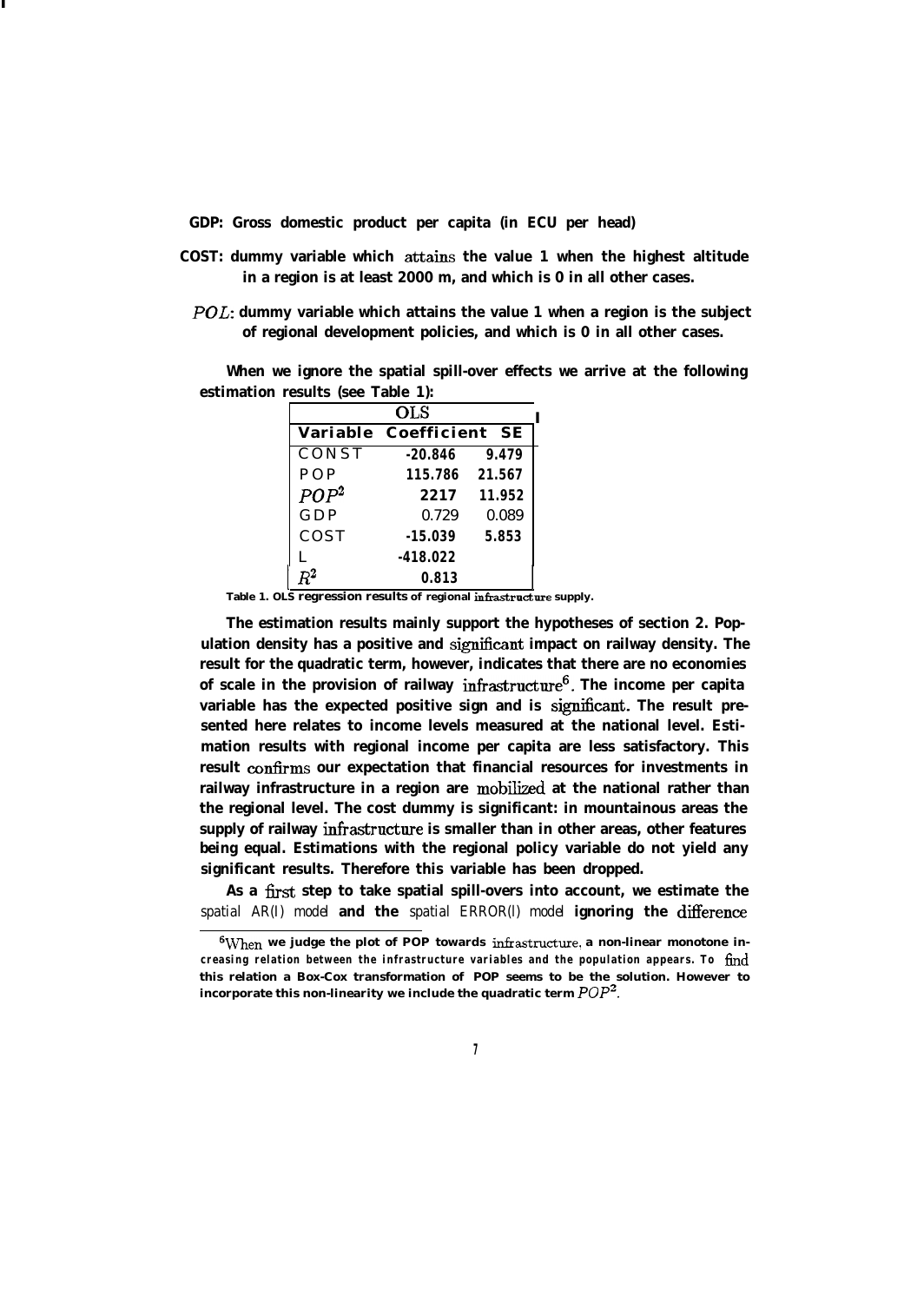|                | AR(        |           | ERROR(1)   |           | $\overline{\text{ARERROR}(1,1)}$ |
|----------------|------------|-----------|------------|-----------|----------------------------------|
| Variable       | M L        | <b>SE</b> | M L        | <b>SE</b> | <b>SE</b><br>ML                  |
|                | 0375       | 0.083     |            |           | 0.038 0.149                      |
| $\hat{\theta}$ |            |           | 0.699      | 0.080     | 0.664 0.114                      |
| <i>CONST</i>   | $-15.031$  | 8456      | 4.707      | 15219     | 0.970 15299                      |
| POP            | 89.534     | 20225     | 106.919    | 19.709    | 107.652 19.899                   |
| $POP^2$        | 16.831     | 10.939    | 10.777     | 10.565    | 10.904 10.721                    |
| GDP            | 0.418      | 0.103     | 0.438      | 0.140     | 0.450 0.151                      |
| COST           | $-8.086$   | 5285      | -6355      | 5.659     | $-6.6615.7012$                   |
| L              | $-410.402$ |           | $-405.552$ |           | $-405545$                        |
|                | 467.621    | 69.744    | 376.703    | 58.095    | 383.170<br>60272                 |

**between interregional borders and national borders. The estimation results read as follows (see Table 2):**

**Tabel2. Maximum likelihood estimates of regional infrastructure supply taking into account spatial autocorrelation.**

**In both the spatial AR( 1) and the spatial ERROR( 1) model a significant spatial autocorrelation coefhcient is found with a value that is substantial.** In the spatial ARERROR( 1,1) specification, only  $\hat{\theta}$  is significant. Clearly, **interregional spill-overs play an important role in the supply of railway infrastructure. In a qualitative sense the introduction of the spatial autocorre lation terms does not lead to changes for most of the explanatory variables, except for the cost dummy which becomes insignificant in all cases.**

**Finally we use the method described in section 3, to estimate to what extent there is a difference between intra-national and international spillovers** (see Table 3).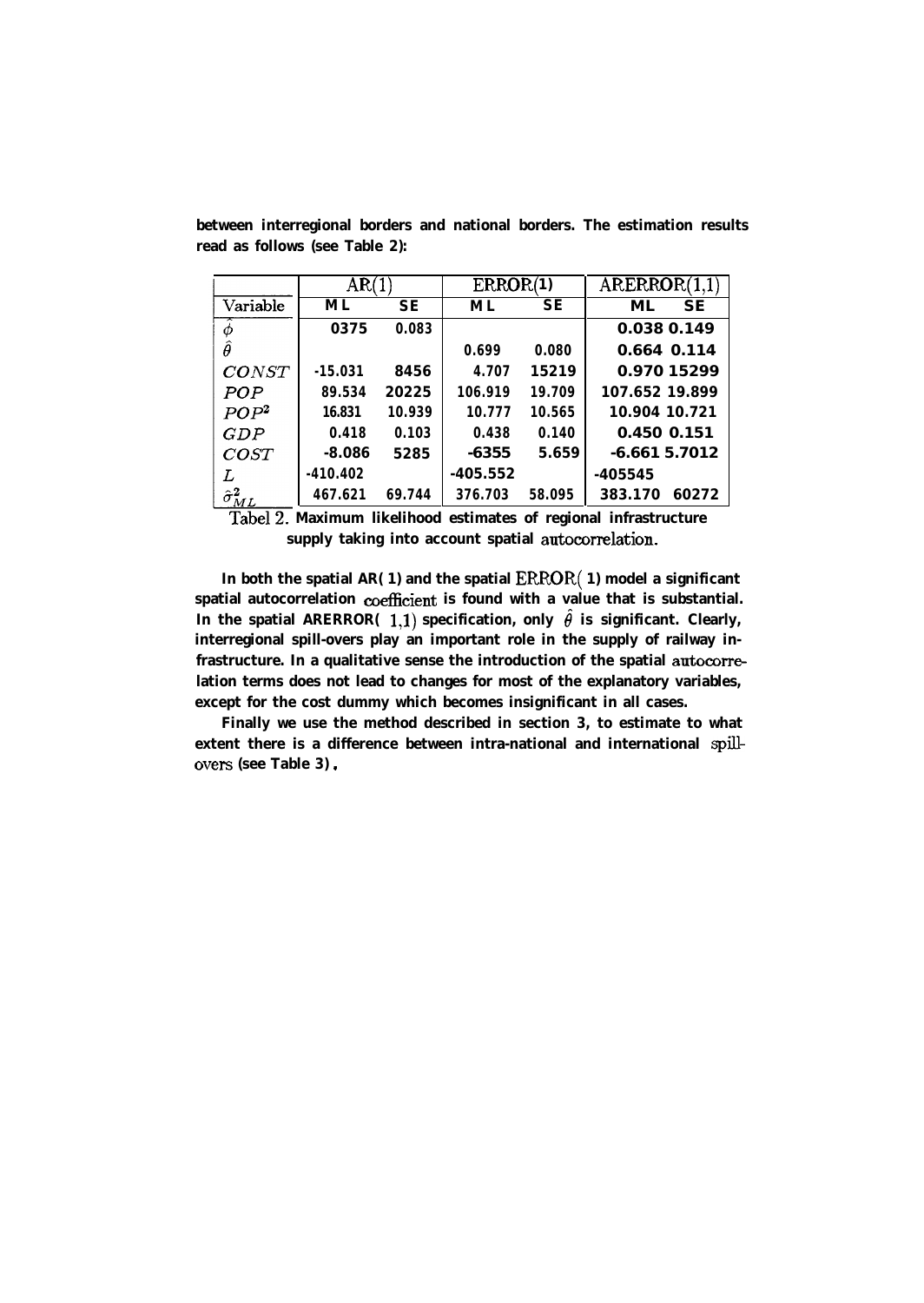|                  | AR         |        | ERROR(2)   |        |  |
|------------------|------------|--------|------------|--------|--|
| Variable         | МL         | S E    | M L        | S E    |  |
| $\varphi_1$      | 0276       | 0.083  |            |        |  |
| $\varphi_2$      | 0.523      | 0.106  |            |        |  |
| $\theta_1$       |            |        | 0.668      | 0.097  |  |
| $\theta_2$       |            |        | 0.852      | 0.191  |  |
| <b>CONST</b>     | $-19.995$  | 8.290  | 5.203      | 21.213 |  |
| <b>POP</b>       | 100.650    | 19.663 | 108265     | 28.062 |  |
| POP <sup>2</sup> | 5.504      | 10.653 | 10.680     | 15.045 |  |
| <b>GDP</b>       | 0.652      | 0.114  | 0.392      | 0.192  |  |
| <b>COST</b>      | $-14.065$  | 5.223  | $-5.465$   | 8.097  |  |
|                  | $-407.619$ |        | $-405.337$ |        |  |
|                  | 442.767    | 65.936 | 372.015    | 57.413 |  |

**Table 3. Maximum likelihood estimates of regional infrastructure supply taking into account spatial autocorrelation and border effects.**

|                                                                           | $\overline{\text{ARER}}$ ROR $(2,1)$ |        | <b>ARERROR</b> ( | (1,2)  | AREROR(2,2) |        |
|---------------------------------------------------------------------------|--------------------------------------|--------|------------------|--------|-------------|--------|
| Variable                                                                  | M L                                  | S E    | M L              | S E    | M L         | SE.    |
| $\phi_1$                                                                  | 0.113                                | 0.127  | $-0.116$         | 0.150  | 0.159       | 0.117  |
| $\phi_2$                                                                  | 0.311                                | 0.158  |                  |        | 0.465       | 0.132  |
| $\theta_1$                                                                | 0.481                                | 0.143  | 0.740            | 0.098  | 0.496       | 0.156  |
| $\theta_2$                                                                |                                      |        | 0.935            | 0.163  | $-0.247$    | 0.321  |
| <b>CONST</b>                                                              | $-12.135$                            | 11.981 | 13.703           | 17.387 | $-16.631$   | 10.438 |
| <b>POP</b>                                                                | 108.772                              | 19.891 | 105.760          | 19.365 | 98.792      | 19.012 |
| POP <sup>2</sup>                                                          | 12.173                               | 10.888 | 10.198           | 10.283 | 17.913      | 10.492 |
| <b>GDP</b>                                                                | 0.495                                | 0.140  | 0.369            | 0.148  | 0.513       | 0.141  |
| <b>COST</b>                                                               | -7.729                               | 5.644  | $-4.610$         | 5.565  | $-10.056$   | 5.211  |
|                                                                           | $-404.234$                           |        | $-405.211$       |        | $-402.2$ 12 |        |
| $\begin{array}{c} \n\cdot \mathbf{L} \\ \hat{\sigma}_{ML}^2\n\end{array}$ | 395.493                              | 60.201 | 352.848          | 56.690 | 377.833     | 57.173 |

Table 3 communed.

**The introduction of the bordereffect coefficients leads to an unexpected re**sult: the estimated coefficients  $\hat{\phi}_2$  and  $\hat{\theta}_2$  are bigger than respectively  $\hat{\phi}_1$ and  $\hat{\theta}_1$ , except for  $\hat{\theta}_2$  in the spatial ARERROR(2,2) model. Only in the AR(2) specification  $\hat{\phi}_2$  is significantly higher than  $\hat{\phi}_1$ , which is bold printed. This is a surprising result; it means that railway supply in border regions is **more strongly affected by the network density in the neighbour country than**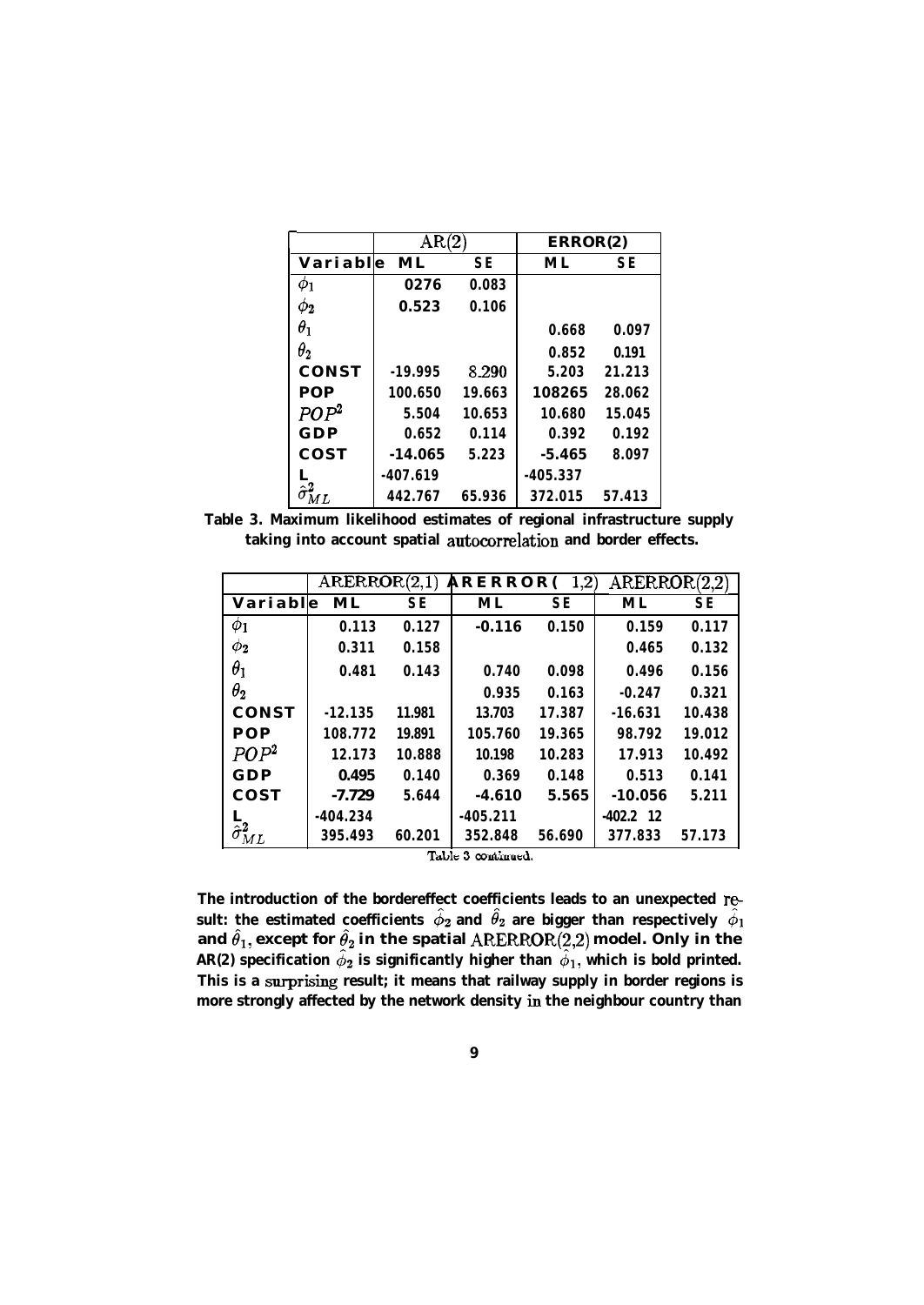**by the density in neighbouring regions in the own country. Thus we have to reject the hypothesis that spatial autocorrelation in railway densities is smaller for "cross-border" compared with "domestic" pairs of regions-**

**In our search for the 'right 'model according to the highest likelihood, we present a summary with the likelihoods of our estimated models (Table 4).**

| $ERROR^{\setminus \overline{AR}}$                           | 0                              |          | 2        |
|-------------------------------------------------------------|--------------------------------|----------|----------|
| 0                                                           | $-418.022$                     | -410.402 | -407.619 |
| 1                                                           | $-405.552$ $-405545$ $-404234$ |          |          |
| 2                                                           | $-405.337 - 405211 - 402212$   |          |          |
| Table 4. Values of log-likelihoods for ARERROR(i,j) models. |                                |          |          |

**The ERROR( 1) model deserves our preference. This again confirms that the introduction of the distinction between crossborder versus domestic contiguity does not lead to a significant improvement of the loglikelihood.**

### **6 Concluding remarks**

**In this short paper we have shown that spatial spill-overs play a significant role in infrastructure supply. Ignoring these spatial autocorrelation issues can introduce specification error and therefore cause bias in estimators. A rather surprisii result of our analysis is that there are no signs of barrier effects related to national borders in the provision of railway infrastructure. In most specifications the national border coefficient is not significantly different from the regional one, which implies that the impact from contiguous foreign regions is not different from that of contiguous regions in the own country.**

**We conclude that as far as railway infrastructure density is concerned there are no signs of lack of international cooperation leading to a neglect of opportunities to connect networks at different sides of a national border.** In another analysis with similar data (RIETVELD 1993), it was found that **indeed border regions at the NUTS-II level do not suffer from relatively low infrastructure densities. For railway infrastructure a possible explanation of this lack of border effect is that the construction of the network mainly took place before World War II, a period where national borders probably did not have such a large impact compared with the period afterwards-One should be aware, however, that in the present paper we only discuss network density, and not the level of service. An examination of railway services reveals a clear gap in cross border services in terms of frequency**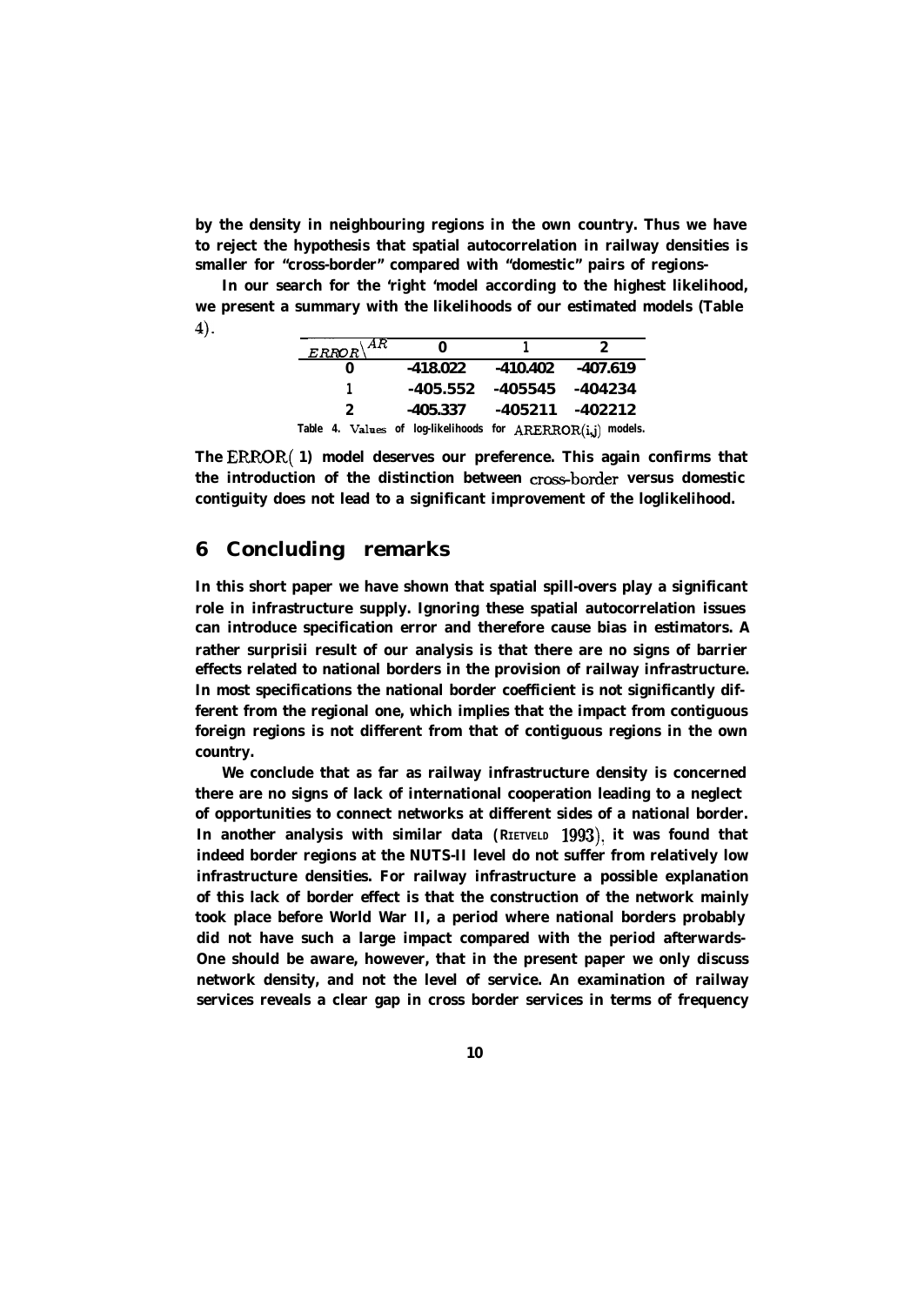**(RIETVELD, 1993). Our present research implies that the lack of service in cross border connections is not caused by a lack of infrastructure in border regions. Thus, other factors, such as a lack of demand for cross border transport play a role.**

**Further research on this topic of barrier effects on infrastructure supply is possible by addressing other modalities (especially highways), by changing the spatial scale of analysis (using smaller regions than the rather large NUTS-II regions) and by making the analysis dynamic since the evolution of transport infrastructure networks is a matter of many decades.**

#### **Acknowledgement**

**The authors thank Raymond Florax, Koos Sneek and two unknown referees for constructive comments-**

#### **References**

- **[I] Anselin, L. (1988), "Spatial Econometrics: Methods and Models", Kluwer Academic Publishers, Dordrecht \_**
- **[2] Anselin, L. and** R. **J. G. M. Florax (1995), "New Directions in Spatial Econometrics", Springer, Berlin.**
- **[3] Florax, R. and H. Folmer (1992), Specification and estimation of spatial linear regression models, Regional Science and Urban Economics, vol.** 22. **pp. 405-432.**
- **[4] Hordijk, L. (1979), Problems in estimating econometric relations in space, Papers of the Regional Science Association, vol. 42, pp 99-115.**
- **[5] Huang, J. S. (1984), "The Moving Average Model for Spatial Analysis", Australian Journal of Statistics, 26: 169-178.**
- **[6] Rietveld, P. (1993), International transportation and communication networks in Europe, the role of barrier effects, Transportation Planning and Technology, vol. 17, pp 311-317.**
- **[7] Wintershoven, P. (1996), The Spatial ARMAX(p,q) model, thesis, Vrije Universiteit, Amsterdam, available upon request.**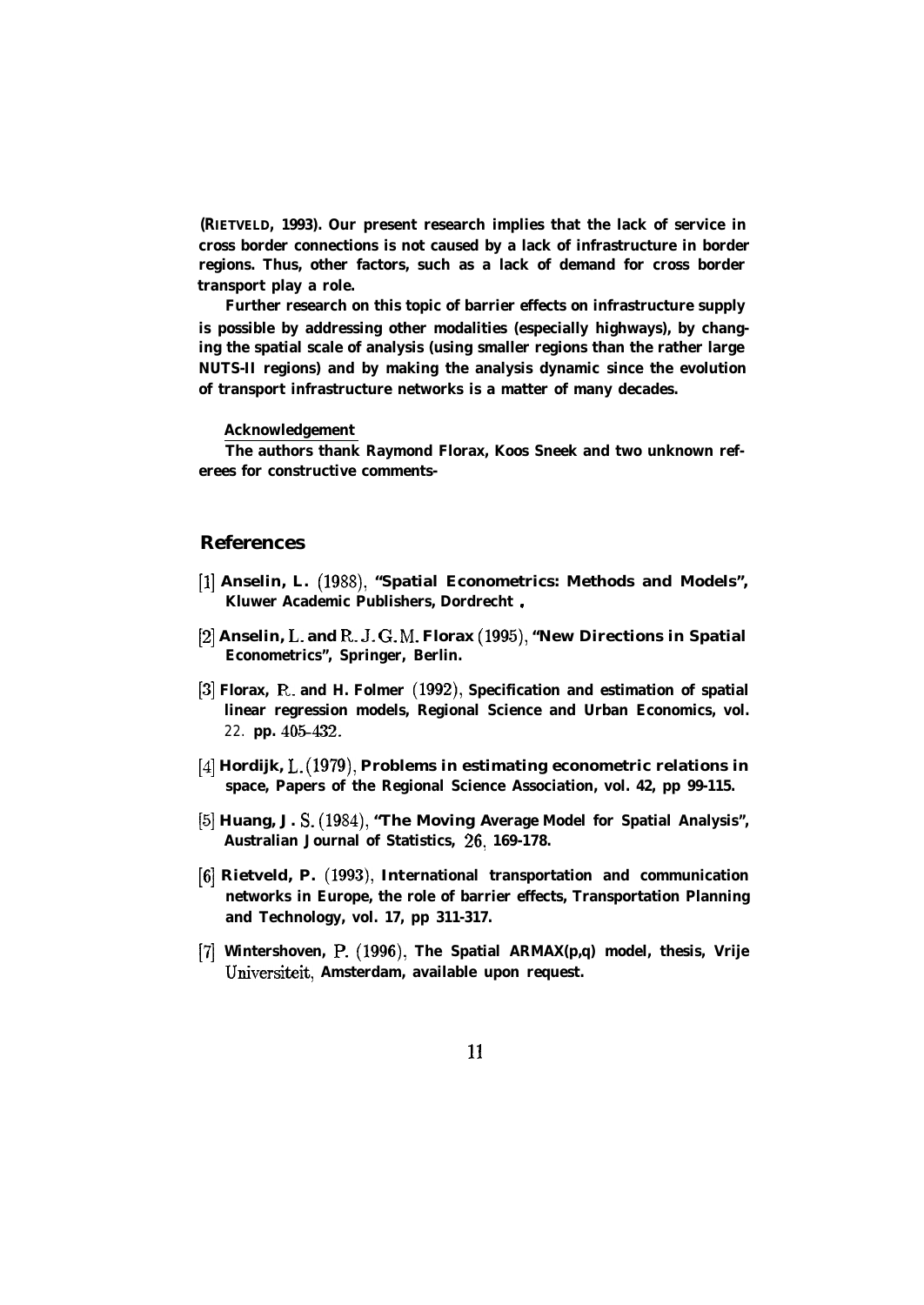# A Appendix

We define the Spatial ARERROR $(p,r)$ <sup>7</sup> model as follows:

$$
Ay = X\beta + B^{-1}\epsilon
$$

where y is a (N x 1) vector,  $\epsilon \sim N(0,\Omega)$  and  $\beta$  a  $(k \times 1)$  vector of parameters associated with the exogenous variables X,  $\Omega$  is a diagonal matrix, and

$$
\mathbf{A} = \mathbf{I} - \phi_1 W_1 - \phi_2 W_2 - \ldots - \phi_p W_p
$$
  

$$
\mathbf{B} = \mathbf{I} - \theta_1 V_1 - \theta_2 V_2 - \ldots - \theta_q V_q.
$$

The matrices  $W_i$  and  $V_j$  are possibly different connectivity matrices to allow for greater flexibility. The  $\phi$ 's and  $\theta$ 's are spatial AR and ERROR parameters.

We obtain the likelihood as:

$$
L = -\frac{N}{2}ln(2\pi) - \frac{1}{2}ln|\Omega| + ln|B| + ln|A| - \frac{1}{2}\nu'\nu
$$

where,

$$
v'v = (Ay - X\beta)'B'\Omega^{-1}B(Ay - X\beta)
$$

see also ANSELIN (1988a).

The first order partial derivatives are, with  $\Omega_{\sigma} = \frac{\partial \Omega}{\partial \sigma}$ :

$$
\frac{\partial}{\partial \beta} L = (BX)^{\prime} \Omega^{-\frac{1}{2}} \nu
$$
\n
$$
\frac{\partial}{\partial \phi_i} L = -tr[A^{-1}W_i] + \nu^{\prime} \Omega^{-\frac{1}{2}} BW_i y
$$
\n
$$
\frac{\partial}{\partial \theta_k} L = -tr[B^{-1}V_k] + \nu^{\prime} \Omega^{-\frac{1}{2}} V_k (Ay - X\beta)
$$
\n
$$
\frac{\partial}{\partial \sigma^2} L = -\frac{1}{2} tr[\Omega^{-1} \Omega_{\sigma}] + \frac{1}{2} \nu^{\prime} \Omega^{-\frac{1}{2}} \Omega_{\sigma} \Omega^{-\frac{1}{2}} \nu
$$

The second order partial derivatives are:

$$
\frac{\partial^2}{\partial \beta \partial \beta^2} L = -(BX)^{\prime} \Omega^{-1} (BX)
$$

 $7\text{In}$  ANSELIN (1988) the Spatial AR(1) and Spatial Error(1) model is presented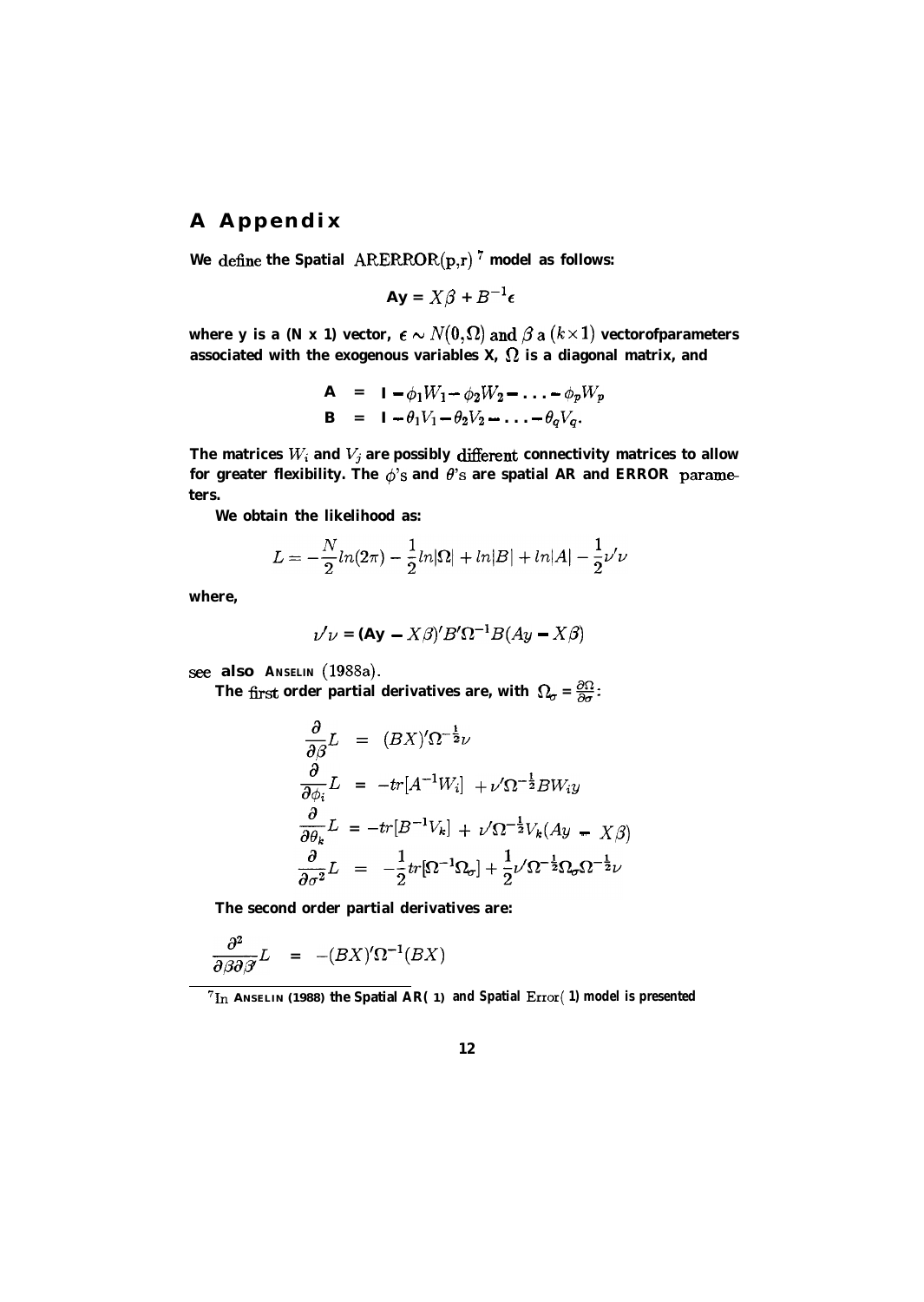$$
\frac{\partial^2}{\partial \beta \partial \phi_i} L = \frac{\partial^2}{\partial \phi_i \partial \beta} L
$$
\n
$$
= -(BX)' \Omega^{-1} BW_{i}y
$$
\n
$$
\frac{\partial^2}{\partial \beta \partial \theta_k} L = \frac{\partial^2}{\partial \theta_k \partial \beta} L
$$
\n
$$
= -(V_k X)' \Omega^{-\frac{1}{2}} \nu - (BX)' \Omega^{-1} V_k (Ay - X\beta)
$$
\n
$$
\frac{\partial^2}{\partial \beta \partial \sigma^2} L = \frac{\partial^2}{\partial \sigma^2 \partial \beta} L
$$
\n
$$
= -(BX)' \Omega^{-1} \Omega_{\sigma} \Omega^{-\frac{1}{2}} \nu
$$
\n
$$
\frac{\partial^2}{\partial \phi_i \partial \phi_j} L = \frac{\partial^2}{\partial \phi_j \partial \phi_i} L
$$
\n
$$
= -tr[A^{-1} W_j A^{-1} W_i] - (BW_j y)' \Omega^{-1} (BW_{i}y)
$$
\n
$$
\frac{\partial^2}{\partial \phi_i \partial \theta_k} L = \frac{\partial^2}{\partial \theta_k \partial \phi_i} L
$$
\n
$$
= -(V_k (Ay - X\beta))' \Omega^{-1} BW_{i}y - \nu' \Omega^{-\frac{1}{2}} V_k W_{i}y
$$
\n
$$
\frac{\partial^2}{\partial \phi_i \partial \sigma^2} L = \frac{\partial^2}{\partial \sigma^2 \partial \phi_i} L
$$
\n
$$
= -\nu' \Omega^{-\frac{1}{2}} \Omega_{\sigma} \Omega^{-1} BW_{i}y
$$
\n
$$
\frac{\partial^2}{\partial \theta_k \partial \theta_l} L = \frac{\partial^2}{\partial \theta_l \partial \theta_k} L
$$
\n
$$
= -tr[B^{-1} V_i B^{-1} V_k] - (V_l (Ay - X\beta))' \Omega^{-1} (V_k (Ay - X\beta))
$$
\n
$$
\frac{\partial^2}{\partial \theta_k \partial \sigma^2} L = \frac{\partial^2}{\partial \sigma^2 \partial \theta_k} L
$$
\n
$$
= -\nu' \Omega^{-\frac{1}{2}} \Omega_{\sigma} \Omega^{-1} V_k (Ay - X\beta)
$$
\n
$$
\frac{\partial^2}{\partial \sigma^2 \partial \sigma^2} L = +\frac{1}{2} tr[\Omega^{-1}
$$

We assume that the regularity conditions hold such that the ML estimates that are found as solutions to the system of first order partial derivatives are consistent, asymptotically normally distributed and asymptotically efficient, see HUANG (1984) for a special case. This implies that asymptotically the

13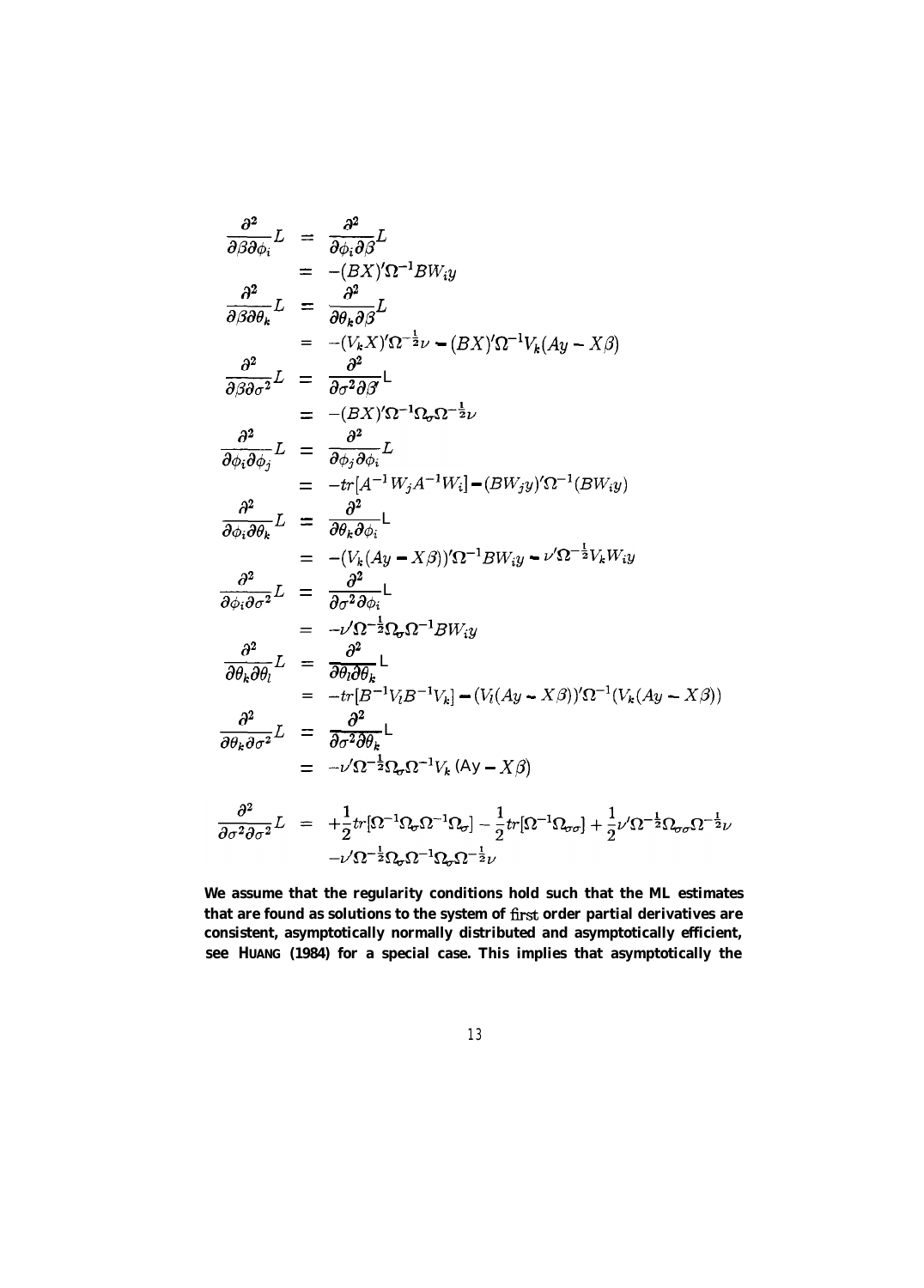**covariance matrix of the estimates is given by:**

$$
[I(\psi)]^{-1} = -E \left[ \frac{\partial^2 L}{\partial \psi \partial \psi'} \right]^{-1} = E \left[ \frac{\partial L}{\partial \psi} \frac{\partial L}{\partial \psi'} \right]^{-1}.
$$

To obtain the expected values, the following definitions and relations be**tween the error terms are used:**

$$
\mu = B^{-1} \epsilon = Ay - X\beta
$$
  
\n
$$
\epsilon = B(Ay - X\beta) = B\mu
$$
  
\n
$$
\nu = \Omega^{-\frac{1}{2}}B(Ay - X\beta) = \Omega^{-\frac{1}{2}}\epsilon = \Omega^{-\frac{1}{2}}B\mu
$$

**It follows that, in terms of expected values:**

$$
E[\epsilon] = E[\mu] = E[\nu] = 0
$$
  
\n
$$
E[\mu\mu'] = B^{-1}\Omega(B^{-1})'
$$
  
\n
$$
E[\epsilon\epsilon'] = \Omega
$$
  
\n
$$
E[\nu\nu'] = I
$$

**and, for y:**

 $\mathbf{I}$ 

$$
y = A^{-1}X\beta + A^{-1}B^{-1}\Omega^{\frac{1}{2}}\nu = A^{-1}X\beta + A^{-1}B^{-1}\epsilon = A^{-1}X\beta + A^{-1}\mu
$$
  
\n
$$
E[y] = A^{-1}X\beta
$$
  
\n
$$
E[yy'] = (A^{-1}B^{-1})\Omega(A^{-1}B^{-1})' + (A^{-1}X\beta)(A^{-1}X\beta)'
$$

**An application of these to the above partial derivatives, in combination with judicious use of the trace operator, yields the elements of the information matrix given below. For the various combinations of parameters, the following results are obtained:**

$$
I\beta\beta' = (BX)' \Omega^{-1}(BX)
$$
  
\n
$$
I\beta\phi_i = (BX)' \Omega^{-1}BW_iA^{-1}X\beta
$$
  
\n
$$
I\beta\theta_j = 0
$$
  
\n
$$
I\beta\sigma^2 = 0
$$
  
\n
$$
I\phi_i\phi_j = trA^{-1}W_jA^{-1}W_i + tr(BW_j)'\Omega^{-1}(BW_i)(A^{-1}B^{-1})\Omega(A^{-1}B^{-1})'
$$
  
\n
$$
+tr(BW_j)'\Omega^{-1}(BW_i)(A^{-1}X\beta)(A^{-1}X\beta)'
$$
  
\n
$$
I\phi_i\theta_k = trV_k\Omega^{-1}BW_iA^{-1}B^{-1}\Omega(B^{-1})' + trV_kW_iA^{-1}B^{-1}
$$
  
\n
$$
I\phi_i\sigma^2 = tr\Omega_{\sigma}\Omega^{-1}BW_iA^{-1}B^{-1}
$$